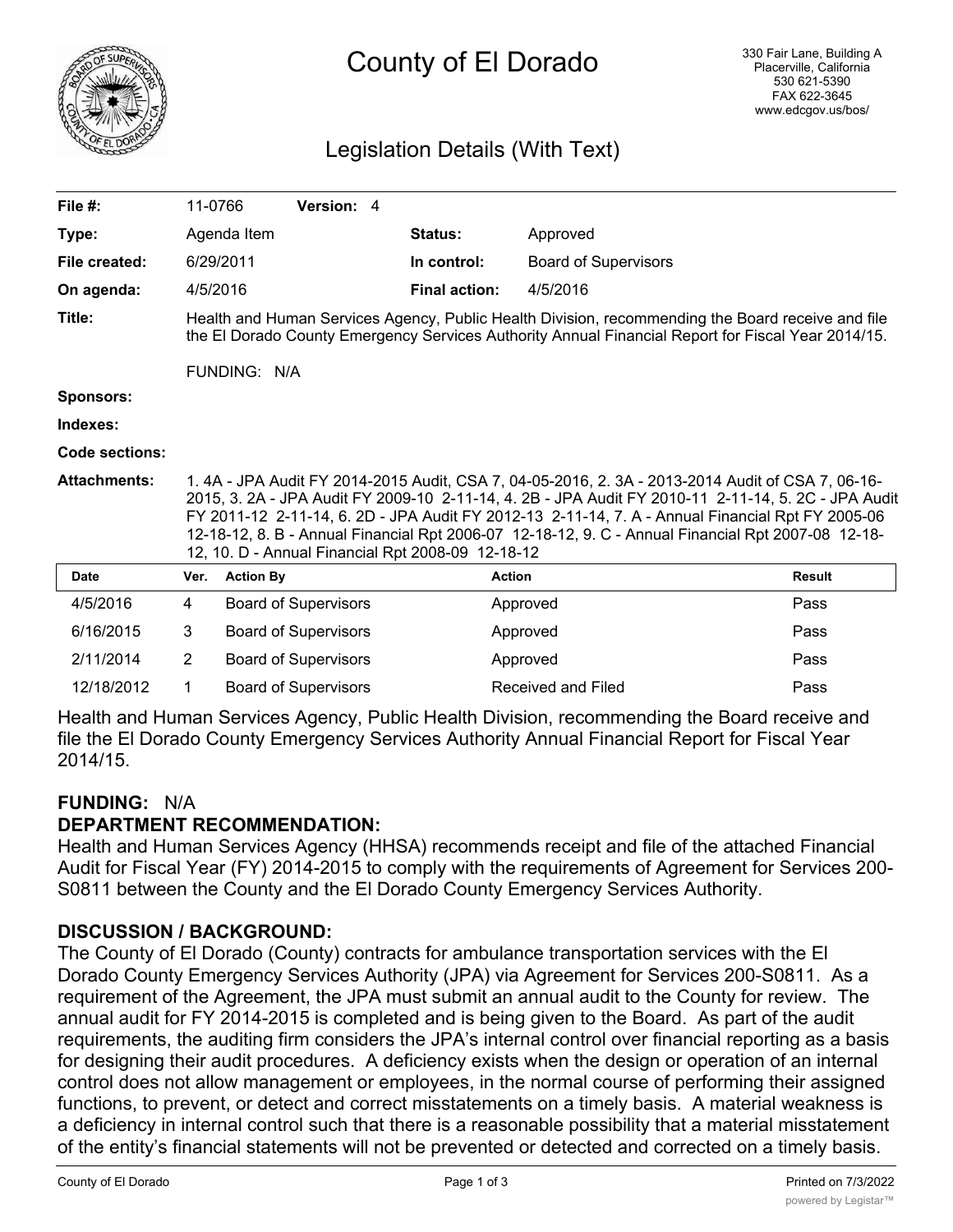A significant deficiency is a deficiency in internal control that is less severe than a material weakness, yet important enough to merit attention by those charged with governance.

#### **Summary Schedule of Current Year (FY 2014-2015) Audit Findings:**

No deficiencies were reported.

# **Summary Schedule of Prior Year (FY 2013-2014) Audit Findings:**

#### **1) 2014-01 Expense Reimbursement Cap:**

Finding: The JPA did not establish procedures for monitoring and enforcing the JPA's Governing Board's policy that placed limits on the amount a member district could be reimbursed for certain expenditures (e.g., Class 30, salary and benefit expenditures, and Class 40, services and supplies expenditures).

Recommendation: The JPA should establish procedures to provide for monitoring spending by each member District and a timely reconciliation and billing of any excess expenditures. These procedures should include timely billing of excess expenditures after the annual accounting has been completed by the El Dorado County Auditor-Controller's Office. In addition, each time a member District incurs expenditures for which the cap does not apply, a description and account of the expenditures should be presented to the JPA; these expenditures should be presented at the next Finance Committee meeting and the next Board meeting for approval as expenditures for which the cap will not apply.

JPA Response: The JPA will establish procedures to allow for a timely reconciliation and accrual of excess expenditures. These procedures will include the submission and approval of claims for expenditures to be excluded.

#### **Current Status:** Accepted / Implemented

#### **ALTERNATIVES:**

The Board could choose to not accept and file the JPA Financial Audit for FY 2014-2015, which would be in conflict with Agreement for Services 200-S0811.

#### **OTHER DEPARTMENT / AGENCY INVOLVEMENT:**

N/A

#### **CAO RECOMMENDATION:**

It is recommended that the Board approve this item.

#### **FINANCIAL IMPACT:**

There is no Net County Cost associated with this Agenda Item.

#### **CLERK OF THE BOARD FOLLOW UP ACTIONS**

Clerk of the Board to receive and file the El Dorado County Emergency Services Authority's Annual Financial Report for FY 2014-2015.

#### **STRATEGIC PLAN COMPONENT:**

N/A